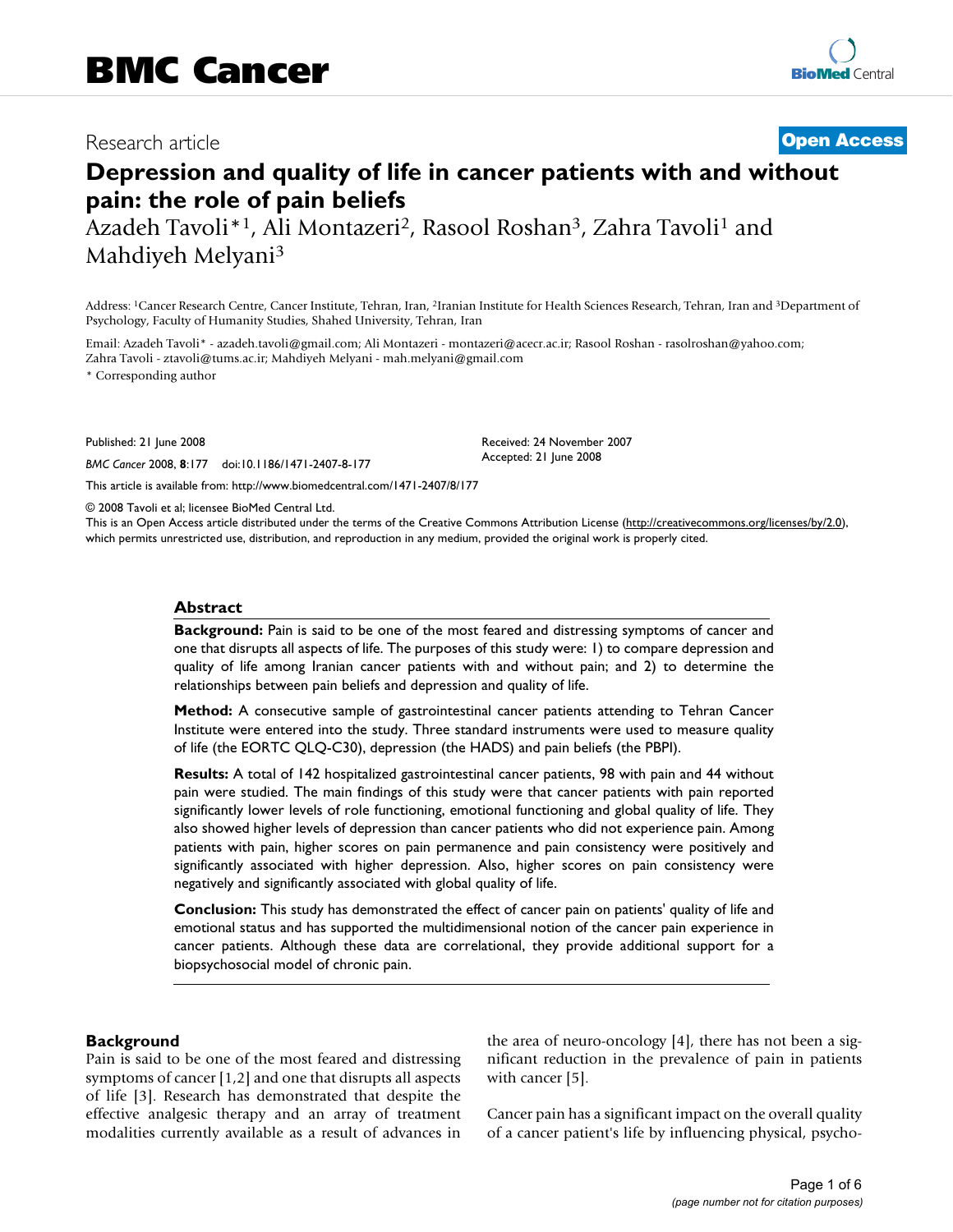logical, and spiritual aspects [6]. Pain is the end product of a complex process that may involve emotional, spiritual, cognitive, and sensory components [7]. Cancer pain has characteristics of both chronic and acute pain. Like acute pain, cancer pain is directly associated with tissue damage. When cancer pain persists and worsens, it can serve as a sign of the progression of disease [8] and can create a sense of hopelessness because patients fear that their lives are not worth continuing or patients lose the meaning of living if they must live in pain [9].

During the past two decades, a small body of research has accumulated that suggests a relationship between pain and mood disturbance in patients with cancer. Gerbershagen et a1. [10] studied health-related quality of life inpatients with prostate cancer patients with and without pain. They found that depressive symptoms are significantly more frequent in pain patients than in patient without pain. Another study compared patients with and without pain who were matched by site and progression of disease [8]. Patients with pain scored higher on measures of depression as well as anxiety, hostility, and somatization.

Pain is a multidimensional experience, far beyond a nociceptive signal. It is rooted in our socio-cultural context and belief system [11]. Beliefs about cause, control, duration, outcome and blame are especially important. Even Lame et al. [12] indicated that quality of life in chronic pain is more associated with beliefs about pain, than with pain intensity.

Although certain cognitions and beliefs may be adaptive and help patients to cope with the experience of pain, others may actually contribute to increased pain and affective distress. Identification of adaptive and maladaptive painrelated beliefs and cognitions might improve our understanding of individual responses to chronic pain and contribute to more effective treatment interventions [13]. Cognitive-behavioral models of chronic pain emphasize the importance of pain-related cognitions and beliefs in pain adjustment [14]. Pain beliefs serve the function of helping human beings to gain a stable understanding of the events that they have, are, or will be experiencing [15]. The belief that pain is understandable has been associated with better treatment compliance and use of adaptive coping strategies, while the belief that pain is mysterious has been associated with greater use of catastrophizing [16].

In chronic non-cancer pain, it is generally agreed that the meaning assigned to pain can play an important role in the experience of pain and in the response to treatment. Several studies have demonstrated the impact of pain cognition on patients' pain experience, disability, distress, non-adherence, and outcome of treatment [12,17,18]. For instance, in a study [17] after controlling for demographics, employment status and pain severity, pain beliefs and cognitions accounted for a significant amount of the variance in general activity, pain interference, and affective distress. The importance of beliefs about the meaning of symptoms, how they should be managed, ability to control pain, and worry about the future have been shown to be associated with psychological functioning, physical functioning, coping, and response to treatment [18]. However, up until the last decade, very few researchers addressed the cognitive dimension of pain in cancer patients. Given the high importance of pain belief in quality of life [16], it is reasonable to assess the impact that pain beliefs, may have on depression and health-related quality of life in cancer patients. Thus, this aimed: 1) to compare depression and quality of life among Iranian cancer patients with and without pain; and 2) to determine the relationships between pain beliefs and depression and quality of life.

# **Methods**

## *Design and data collection*

This study was conducted at a large teaching hospital (Imam Hospital) in Tehran, Iran from November 2005 to April 2006. The intention was to interview all gastrointestinal cancer inpatients attending the hospital for their treatments. To be included in the study patients had to be a) over the age of 18 years, b) diagnosed within the last 12 months, and c) conscious and able to communicate. Patients were classified into two groups: pain group and pain-free group based on the presence or absence of cancer related pain. A psychologist in a face-to-face interview administrated the questionnaires. In the first part of the investigation, depression and health-related quality of life was compared between cancer patients with and without pain. The second part of the study addressed the association between pain belief and depression and quality of life. Verbal consents obtained from all patients prior to interview. The Ethics Committee of the Tehran University of Medical Sciences approved the study.

#### *Measures*

#### *1. Depression*

Depression was evaluated by the Hospital Anxiety and Depression Scale (HADS). It is a 14-item questionnaire consisting of two subscales: anxiety and depression. Each item is rated on a four-point scale giving maximum scores of 21 for anxiety and depression. Scores of 11 or more on either subscale are considered to be a significant "case" of psychological morbidity, while scores of 8–10 represents "borderline", and 0–7 "normal" [19]. The psychometric properties of the Iranian version of the HADS are well documented [20].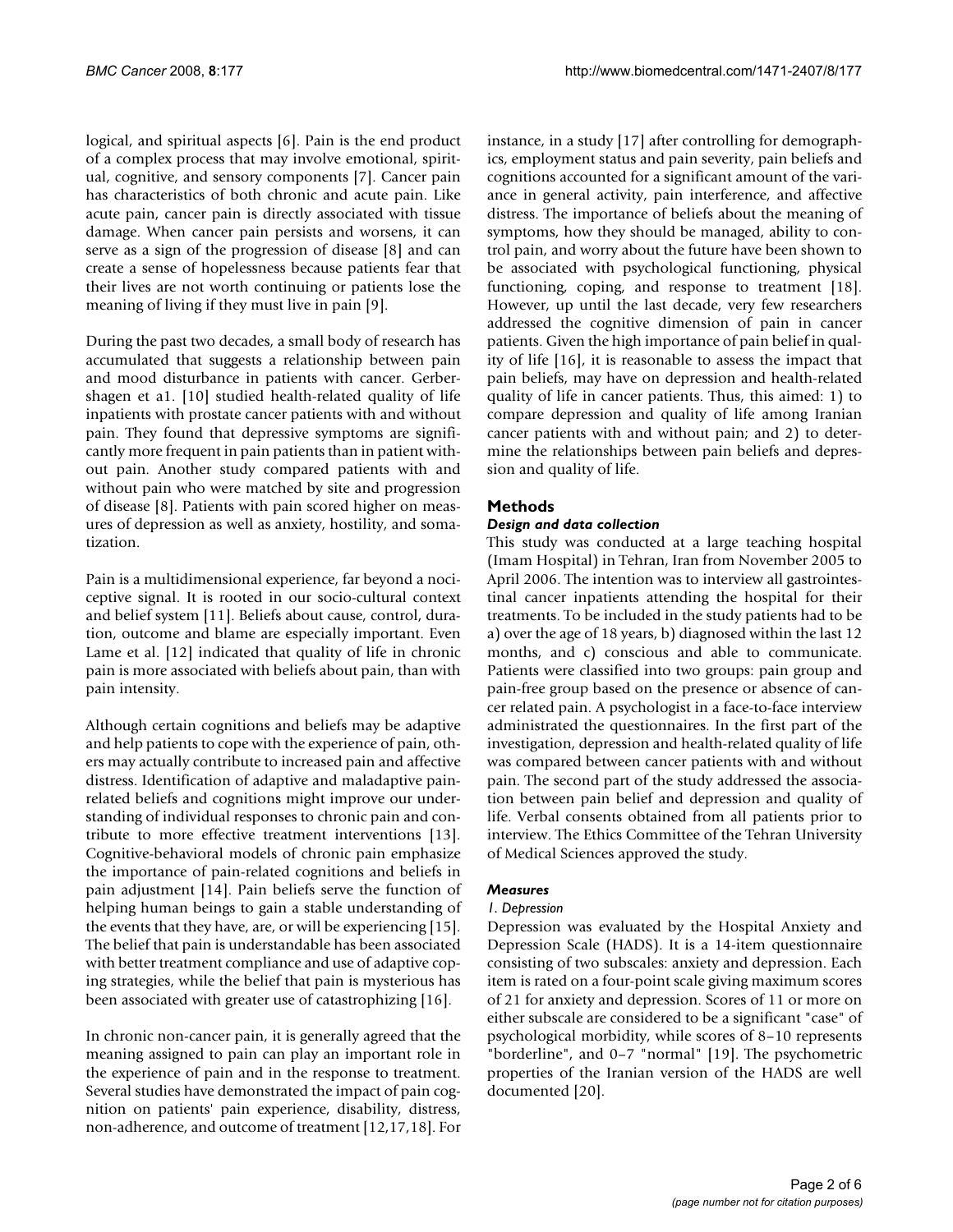#### *2. Quality of life*

Quality of life was assessed using the European Organization for Research and Treatment of Cancer Quality of Life Questionnaire (EORTC QLQ-C30). This is a core cancerspecific questionnaire containing 30 items measuring functioning, global quality of life, and disease- and treatment related symptoms [21]. The validation study of the Iranian version of the EORTC QLQ-C30 showed that it is a reliable and valid measure of quality of life in cancer patients [22]. For the present analysis we only used the functioning and global quality of life scores where a higher score indicates a better condition.

#### *3. Pain beliefs*

Pain beliefs was measured using the Pain Beliefs and Perceptions Inventory (PBPI). This is a 16-item scale that measures the extent of agreement or disagreement with certain beliefs about pain [23]. The instrument measures four dimensions of pain beliefs: (1) constancy, the belief that pain is constant; (2) permanence, the belief that pain is permanent; (3) self blame, the belief that one is to blame for one's pain, and (4) mystery, the belief that pain is confusing and mysterious. Respondents rated the statements on a Likert scale from completely agree to completely disagree. For each dimension scores range between -8 and 8. Higher scores on each dimension indicate more maladaptive beliefs and perceptions about pain. The validation study of the Iranian version of the PBPI proved that it is a reliable and valid measure of pain beliefs and perceptions. [24].

#### *Statistical analysis*

Descriptive statistics were used to describe the sample characteristics in terms of demographic and diseaserelated variables. The t-test was employed to determine if scores are differed in response to patients' experiences of pain. Among patients experiencing cancer-related pain, Pearson's correlation (r) was used to explore the relationship among pain-related beliefs, depression and global quality of life. A p value < 0.05 was regarded to be statistically significant.

# **Results**

#### *Patients' characteristics*

A total of 98 cancer patients with pain and 44 cancer patients without pain ( $n = 142$ ) participated in the study. Patients in the pain and pain-free groups were similar in their demographics and clinical characteristics. The detailed demographic and clinical data are summarized in Table 1.

## *Functioning, global quality of life, and depression*

Functioning, global quality of life and depression scores for cancer patients with and without pain are presented in Table 2.

Comparison of functioning and global quality of life scores between cancer patients with and without pain indicated that those who experienced pain showed a significant lower degree of global quality of life (P < 0.0001), physical ( $P = 0.001$ ), emotional ( $P = 0.014$ ) and role functioning ( $P < 0.0001$ ). In addition, the analysis showed that patients in the pain group had significantly higher levels of depressive symptoms than patients in the painfree group ( $P < 0.0001$ ).

For patients with pain  $(n = 98)$ , the mean  $(SD)$  pain beliefs scores on the PBPI were: pain permanence: - 4.45(2.5); self-blame: -1.33(4.6); pain consistency: - 2.71(3.6); mysteriousness: 1.92(3.4).

**Table 1: Demographic and clinical characteristics of the study sample**

|                             | Patients with pain $(n = 98)$ | Patients without pain ( $n = 44$ ) | P value |
|-----------------------------|-------------------------------|------------------------------------|---------|
|                             | No. (%)                       | No. (%)                            |         |
| Age (mean, SD)              | 54.2 (14.2)                   | 54.6 (14.2)                        | 0.82    |
| <b>Education (mean, SD)</b> | 3.3(4.4)                      | 4.5(5.7)                           | 0.21    |
| Sex                         |                               |                                    | 0.57    |
| Male                        | 53 $(54.1)$                   | 26(59.1)                           |         |
| Female                      | 45 (45.9)                     | 18(40.9)                           |         |
| <b>Marital status</b>       |                               |                                    | 0.1     |
| Married                     | 84 (85.7)                     | 38 (86.4)                          |         |
| Single                      | 7(7.1)                        | 6(13.6)                            |         |
| Widowed                     | 7(7.1)                        | 0(0)                               |         |
| <b>Cancer site</b>          |                               |                                    | 0.18    |
| <b>Esophagus</b>            | 29 (29.6)                     | 12(27.3)                           |         |
| Stomach                     | 29 (29.6)                     | 13(29.5)                           |         |
| Small intestine             | 5(5.1)                        | 0(0)                               |         |
| Colon                       | 17(17.3)                      | 14(31.8)                           |         |
| Rectum                      | 18(18.4)                      | 5(11.4)                            |         |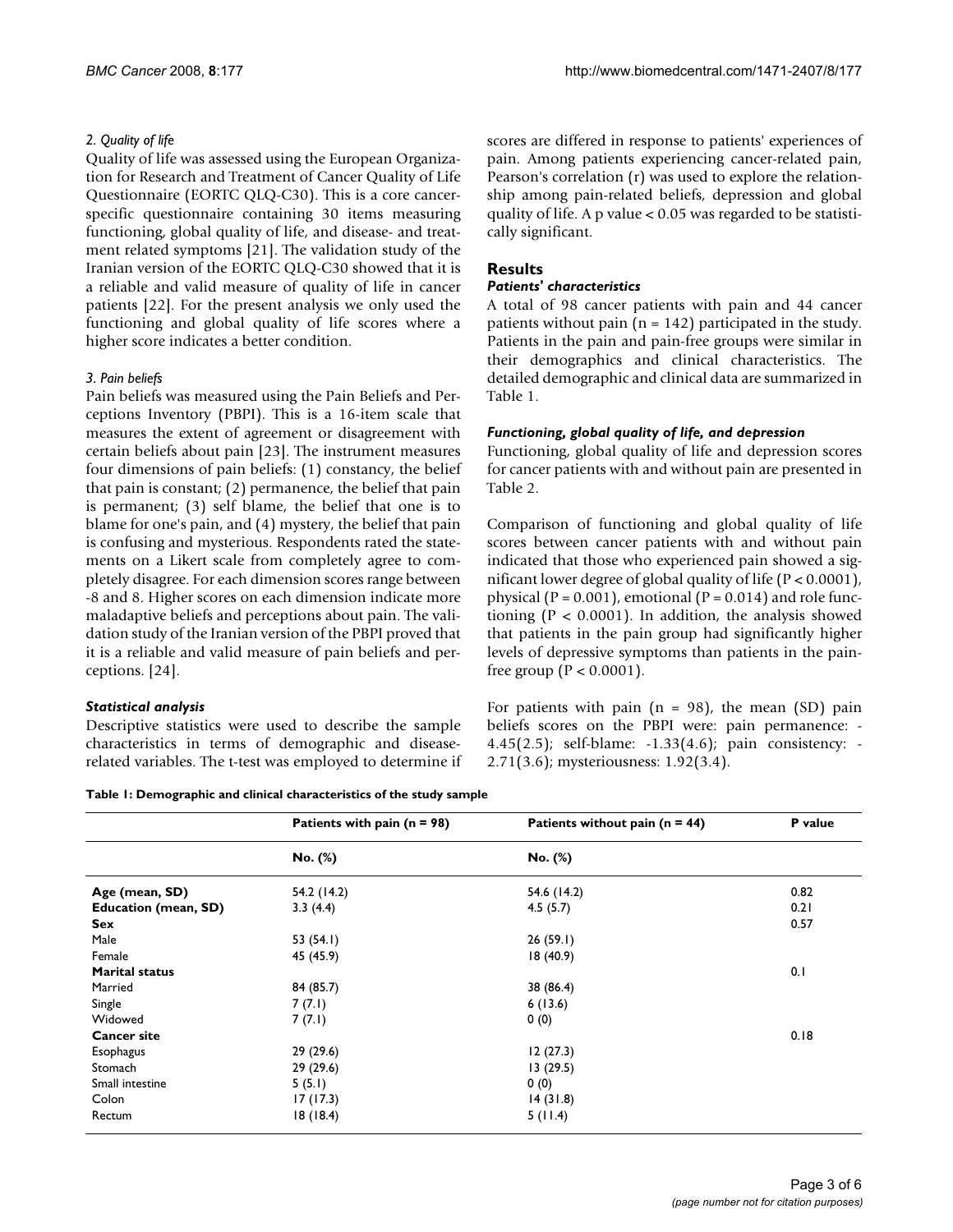|                                                   | Patients with pain ( $n = 98$ ) Mean (SD) | Patients without pain ( $n = 44$ ) Mean<br>(SD) | P       |
|---------------------------------------------------|-------------------------------------------|-------------------------------------------------|---------|
| Functioning and global quality of life<br>scores* |                                           |                                                 |         |
| Physical functioning                              | 78.6 (19.7)                               | 82.7 (14.2)                                     | 0.21    |
| Role functioning                                  | 62.9(28.3)                                | 81(20.5)                                        | < 0.001 |
| <b>Emotional functioning</b>                      | 60.6(22.9)                                | 74.6 (17.4)                                     | < 0.001 |
| Cognitive functioning                             | 94.7(14.1)                                | 96.2(12.3)                                      | 0.54    |
| Social functioning                                | 80.9(23.2)                                | 84.8 (16.4)                                     | 0.31    |
| Global quality of life                            | 57.9 (23.6)                               | 72.3 (14.2)                                     | < 0.001 |
| Depression score**                                |                                           |                                                 |         |
| HADS-D                                            | 9.2(3.97)                                 | 6.8(3)                                          | < 0.001 |
| Pain beliefs scores***                            |                                           |                                                 |         |
| Pain permanence                                   | $-4.45(2.5)$                              | <b>NA</b>                                       |         |
| Self-blame                                        | $-1.33(4.6)$                              | <b>NA</b>                                       |         |
| Pain consistency                                  | $-2.71(3.6)$                              | <b>NA</b>                                       |         |
| Mysteriousness                                    | 1.92(3.4)                                 | <b>NA</b>                                       |         |

**Table 2: Functioning, global quality of life, depression, and pain beliefs scores in patients with pain and without pain**

\*. Higher scores indicate a better condition.

\*\* HADS-D: Depression score derived from the Hospital Anxiety and Depression Scale. Higher score indicates a greater symptom.

\*\*\* Higher scores indicate more maladaptive beliefs. NA: not applicable.

#### *Relationships between pain-related beliefs, depression and global quality of life for Patients with Pain*

Pain consistency was significantly correlated with depression ( $r = 0.32$ ,  $P = 0.001$ ) and global quality of life ( $r = 0.31$ ,  $P = 0.002$ ). Pain permanence was significantly correlated with depression  $(r = 0.3, P = 0.003)$ , but not with global quality of life. In addition, there were no significant relationships between depression, quality of life and selfblame and mysteriousness (Table 3).

#### **Discussion**

The results of this study provide several important implications for understanding the impact of cancer pain on patients' quality of life and depression. The findings of this study support the multidimensional notion of the cancer pain experience [8] and demonstrate the effect of cancer pain on the psychological aspect of Iranian cancer patients' quality of life. There have been few studies that directly compare emotional status of cancer patients without pain to those with pain. In contrast to the physiological components of cancer pain, there has been little prior research on other aspects of cancer pain experiences, such as psychological or emotional distress. The results of this study showed that pain has deleterious effects on cancer patients' emotional status. In this study, patients with cancer pain had significantly lower role, emotional functioning and global quality of life scores than patients without cancer pain.

Depressive symptoms are significantly more frequent in pain patients than in patient without pain. These results from the current study conducted in Iran is consistent with prior studies conducted in other countries [10,25,26] where patients with cancer pain reported significantly higher levels of perceived emotional distress due to pain than did those without pain. Lin et al. [25] studying Taiwanese cancer patients with and without pain found that cancer patients with pain reported significantly lower levels of performance status and higher levels of total mood disturbance than did cancer patients who did not experience pain after controlling for sex, disease stage, and recruitment site. In a study of 200 American cancer patients who were experiencing pain and 169 cancer patients who were pain-free, Glover et al. [26] found that patients who experienced cancer pain scored significantly higher on anxiety, depression, anger, fatigue, confusion,

**Table 3: Relationship of pain beliefs, depression and global quality of life (n = 98)**

|                       | Depression $r(p)^*$ | Global quality of life r (p) |  |
|-----------------------|---------------------|------------------------------|--|
| Pain permanence       | 0.3(0.003)          | $-0.12(0.25)$                |  |
| Self-blame            | 0.13(0.21)          | $-0.14(0.17)$                |  |
| Pain consistency      | 0.32(0.001)         | $-0.31(0.002)$               |  |
| <b>Mysteriousness</b> | 0.18(0.07)          | $-0.09(0.37)$                |  |

 $*$  r = correlation coefficient,  $p =$  significant level.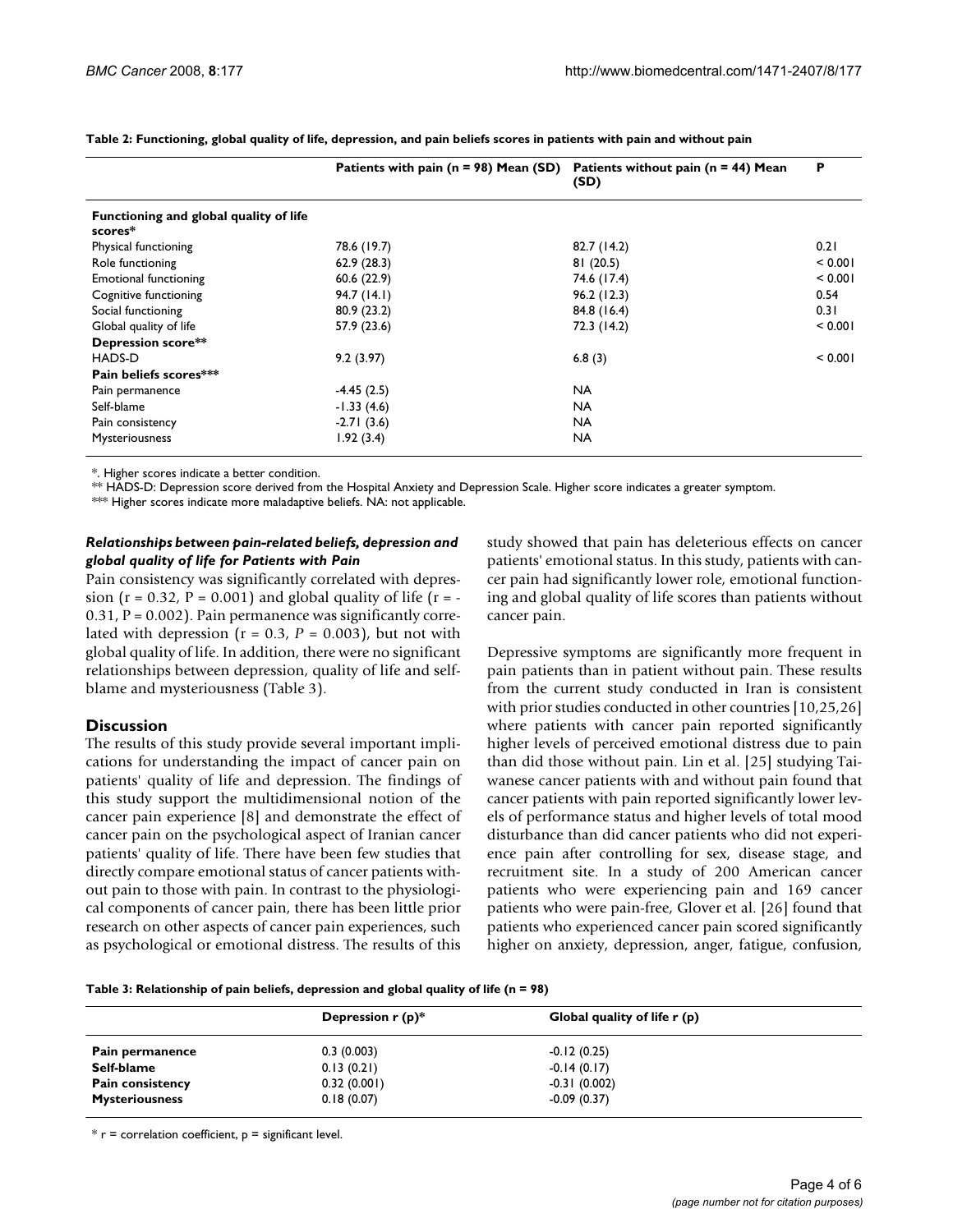and total mood disturbance. It is argued that pain might play a causal role in producing depression [27]. For patients with progressive life-threatening diseases, pain can add greatly to the debilitating effects of the disease and foster hopelessness and fear [28]. Cancer threatens patients' existence and cancer pain may cause suffering which leads to emotional distress for cancer patients [29].

The cognitive dimension of pain refers to the way patients think about their pain and what the pain means for them, in terms of thoughts, beliefs, attitudes, and self-efficacy expectations. The meaning patients ascribe to their pain may differ among different individuals [30]. Beliefs about pain are assumed to play an important role in the process of coping by influencing both the initiation of coping strategies and a person's level of adjustment. The way a patient copes with pain is influenced by the thoughts about their pain and what the pain means for them [31]. Although a considerable body of knowledge exists on the role of pain cognitions in non-cancer patients, only a few studies in cancer patients have shown that pain beliefs are associated with pain intensity. Arathuzik [32] found that cognitive and emotional factors appeared to play a central role in the response to pain and in the coping methods used to deal with pain. Also it was found that a cognitivebehavioral intervention can change the ability to decrease pain [33]. Zimmerman et al. [34] found a relationship between pain intensity and psychological status. In general, the cognitive dimension of cancer pain received less attention compared to other aspects of cancer pain such as physical pain.

The results of the present study replicate and extend previous findings about relationship between pain beliefs and emotional functioning. In this study higher score on some pain beliefs and perceptions including pain permanence and pain consistency were positively and significantly associated with higher depression. Also, higher scores on pain consistency were negatively and significantly associated with global quality of life. These are similar to findings from previous studies where it was found that pain beliefs and cognitions were related to pain adjustment [17,24,35]. Asghari et al [24] studied the impact of painrelated beliefs in the adjustment to cancer pain. They asserted that higher scores on pain beliefs in cancer patients are positively and significantly associated with more severe pain and higher levels of pain interference. Also examining the effects of pain beliefs in cancer patients demonstrated that perceived control over pain had a direct effect on symptom distress and mediated the effect of beliefs about pain and pain level on symptom distress. Patients' perceived control over pain maybe an important component in pain management [35].

Although our findings should not be interpreted as indicating that negative beliefs cause mood disturbance, they do indicate the need for further research examining this relationship. It is likely that there might be a mutual relation among these variables. Greater use of longitudinal designs should help in understanding the ability of beliefs and cognitions to predict quality of life in patients who suffer from cancer related pain. However, the results of this study should be read with caution. This was a descriptive design and it would be useful to replicate this study using measures obtained by other methods, especially behavioral observations.

#### **Conclusion**

The findings demonstrated that Iranian cancer patients, similar to cancer patients in other countries, are affected by cancer pain in many dimensions of their lives. The similarity in these patients' responses indicates that the negative impact of cancer pain is not culture specific. It is important for clinicians to make every effort to prevent cancer pain and to relieve pain effectively and promptly. Based on experiences from Western countries, pain therapy that addresses only one component of the pain experience might be destined to fail [36]. Interventions that address the multidimensional aspect of pain by relieving the patient's physical burden, psychological disturbance, and emotional distress are more likely to lead to longterm benefits, not only for patients in Western countries but also for Iranian patients. Our findings also have implications for treatment by providing an explicit rationale for targeting the reduction of maladaptive beliefs.

# **Competing interests**

The authors declare that they have no competing interests.

#### **Authors' contributions**

AT was the main investigator and wrote the first draft of the manuscript. AM supervised the study, analyzed the data and wrote the final draft of the manuscript. RR supervised the study. ZT contributed to the study design. MM contributed to the data collection. All authors read and approved the final manuscript.

#### **Acknowledgements**

We wish to thank Cancer Research Centre of Tehran Cancer Institute for their help to carry out this study.

#### **References**

- 1. Bruera E, Kim HN: **[Cancer pain.](http://www.ncbi.nlm.nih.gov/entrez/query.fcgi?cmd=Retrieve&db=PubMed&dopt=Abstract&list_uids=14612485)** *JAMA* 2003, **290:**2476-2479.
- 2. Foley KM: **Advances in cancer pain.** *Arch of Neurol* 1999, **56:**413-416.
- 3. Foley KM: **Pain assessment and cancer pain syndromes.** In *Textbook of palliative medicine* 2nd edition. Edited by: Doyle D, Hanks G, MacDonald N. Oxford: Oxford University Press; 1998.
- 4. Foley KM: **[Controlling cancer pain.](http://www.ncbi.nlm.nih.gov/entrez/query.fcgi?cmd=Retrieve&db=PubMed&dopt=Abstract&list_uids=10780186)** *Hosp Pract (Minneap)* 2000, **35(4):**111-112.
- 5. Vainio A, Aveinen A: **[Prevalence of symptoms among patients](http://www.ncbi.nlm.nih.gov/entrez/query.fcgi?cmd=Retrieve&db=PubMed&dopt=Abstract&list_uids=8718910) [with advanced cancer: an international collaborative study.](http://www.ncbi.nlm.nih.gov/entrez/query.fcgi?cmd=Retrieve&db=PubMed&dopt=Abstract&list_uids=8718910)** *J Pain Symptom Manage* 1996, **12:**3-10.